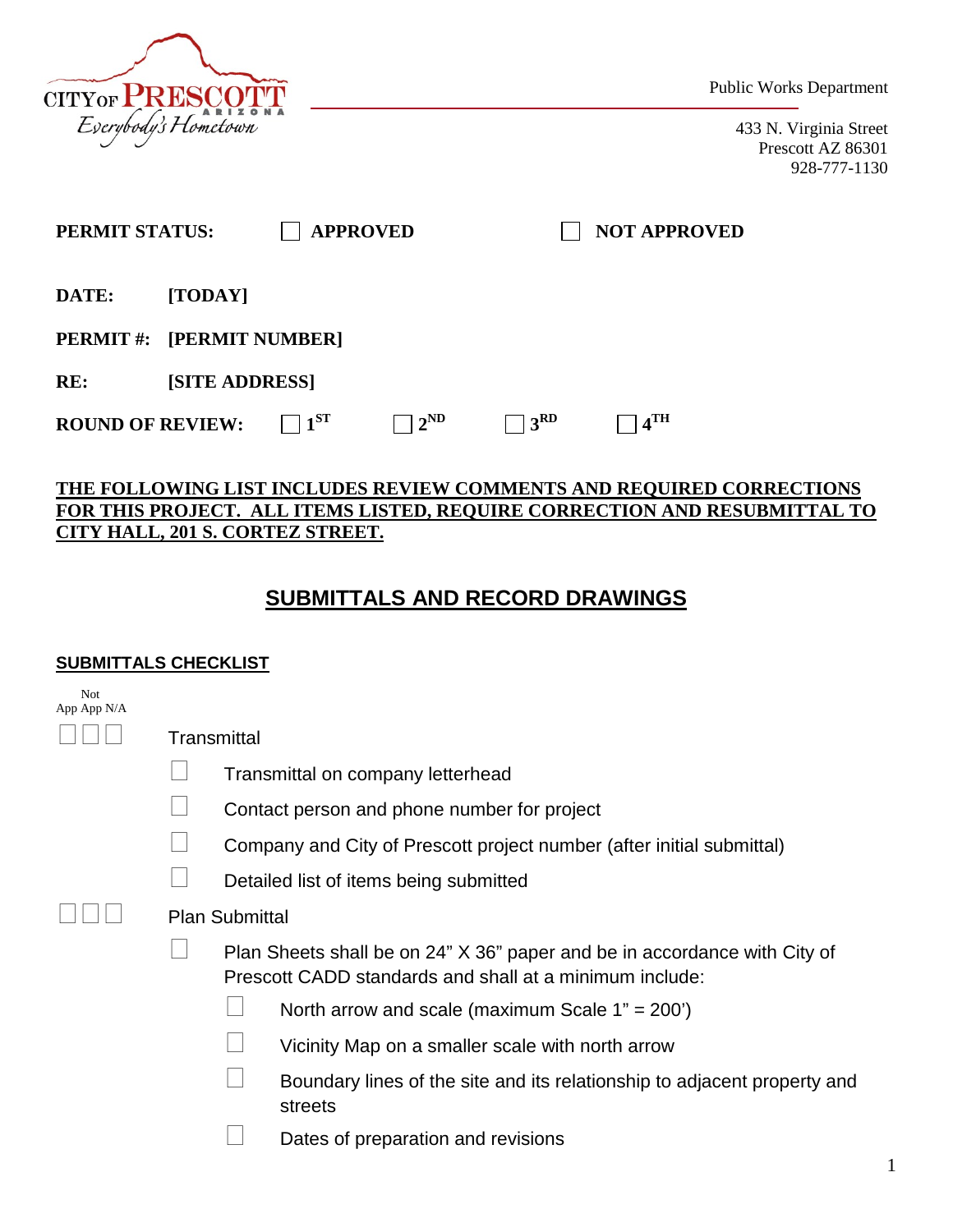|                                                                                                                                                                                                                                                                                                                                                            | Seal and Signature of Engineer of Record                                                                                                                                                                                                          |  |  |  |
|------------------------------------------------------------------------------------------------------------------------------------------------------------------------------------------------------------------------------------------------------------------------------------------------------------------------------------------------------------|---------------------------------------------------------------------------------------------------------------------------------------------------------------------------------------------------------------------------------------------------|--|--|--|
|                                                                                                                                                                                                                                                                                                                                                            | Name, address and phone number of applicant                                                                                                                                                                                                       |  |  |  |
|                                                                                                                                                                                                                                                                                                                                                            | Name, address and phone number of Engineer of Record                                                                                                                                                                                              |  |  |  |
|                                                                                                                                                                                                                                                                                                                                                            | Project address, if applicable                                                                                                                                                                                                                    |  |  |  |
|                                                                                                                                                                                                                                                                                                                                                            | <b>Yavapai County Assessor Parcel Number</b>                                                                                                                                                                                                      |  |  |  |
|                                                                                                                                                                                                                                                                                                                                                            | Plan sets shall be submitted on bond paper in the quantity stated on the<br>application                                                                                                                                                           |  |  |  |
|                                                                                                                                                                                                                                                                                                                                                            | Plan set submittals and re-submittals shall be submitted to City Hall, 201 S<br><b>Cortez Street</b>                                                                                                                                              |  |  |  |
|                                                                                                                                                                                                                                                                                                                                                            | "Blue Stake" notification shall be noted on each sheet of the plans                                                                                                                                                                               |  |  |  |
| etc)                                                                                                                                                                                                                                                                                                                                                       | Quantities Listed on Cover Page (eg. Water, wastewater, grading, paving,                                                                                                                                                                          |  |  |  |
|                                                                                                                                                                                                                                                                                                                                                            | Plans shall be oriented with north towards the top or right of each sheet, where<br>practical. A north arrow and scale (both written and graphic) shall be provided on all<br>sheets. All text shall read from the bottom and right of the sheet. |  |  |  |
| Provide basis for both Horizontal and Vertical Control (NVAD 88 for Vertical Control and<br>City of Prescott Coordinates for Horizontal) and Bench Mark Location                                                                                                                                                                                           |                                                                                                                                                                                                                                                   |  |  |  |
| All supporting or supplement reports shall be bound letter size $(8 \frac{1}{2} \times 11 \text{ m})$ . All larger<br>maps included in the report shall be folded accordion style to letter size and put into<br>pocket folders. Refer to General Engineering Standards checklists for specific<br>Drainage, Water and Sewer for report content and format |                                                                                                                                                                                                                                                   |  |  |  |
|                                                                                                                                                                                                                                                                                                                                                            | Cover Page of all Reports shall include:                                                                                                                                                                                                          |  |  |  |
|                                                                                                                                                                                                                                                                                                                                                            | <b>Project Title</b>                                                                                                                                                                                                                              |  |  |  |
|                                                                                                                                                                                                                                                                                                                                                            | Date Report Submitted and Revision Dates (COP File Number,<br>once assigned)                                                                                                                                                                      |  |  |  |
|                                                                                                                                                                                                                                                                                                                                                            | Name, address and phone number of client                                                                                                                                                                                                          |  |  |  |
|                                                                                                                                                                                                                                                                                                                                                            | Name, address and phone number of engineering firm                                                                                                                                                                                                |  |  |  |
|                                                                                                                                                                                                                                                                                                                                                            | Seal/signature of the Arizona Registered Professional Civil<br>Engineer responsible for preparing the report                                                                                                                                      |  |  |  |
|                                                                                                                                                                                                                                                                                                                                                            | Separate improvement plan sheets shall be submitted for the following:                                                                                                                                                                            |  |  |  |
| Map of Dedication                                                                                                                                                                                                                                                                                                                                          |                                                                                                                                                                                                                                                   |  |  |  |
| <b>Subdivision Plats</b>                                                                                                                                                                                                                                                                                                                                   |                                                                                                                                                                                                                                                   |  |  |  |
| <b>Site Plans</b>                                                                                                                                                                                                                                                                                                                                          |                                                                                                                                                                                                                                                   |  |  |  |
|                                                                                                                                                                                                                                                                                                                                                            | <b>Street Improvements</b>                                                                                                                                                                                                                        |  |  |  |
|                                                                                                                                                                                                                                                                                                                                                            | Storm Drain Improvements                                                                                                                                                                                                                          |  |  |  |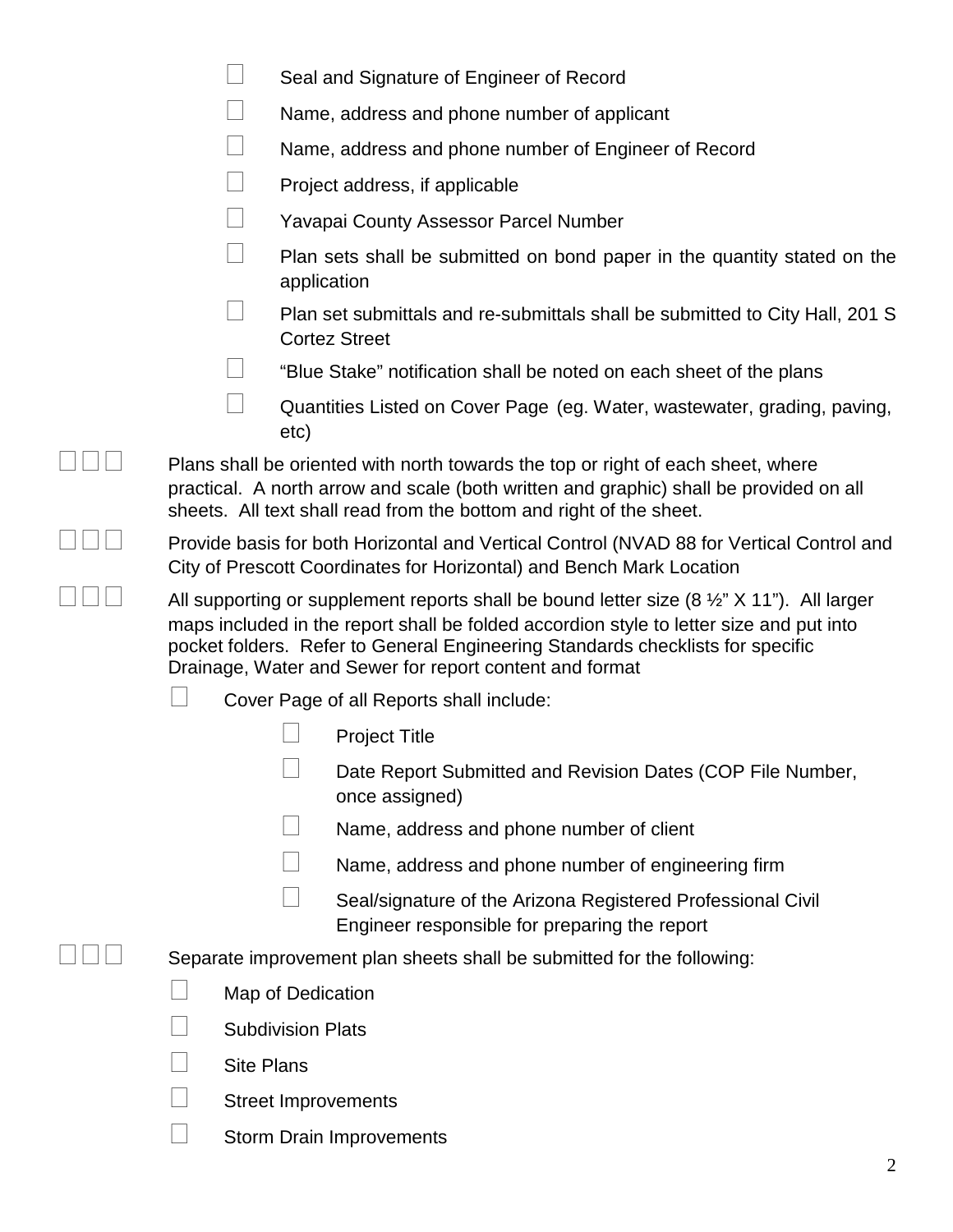| <i>vvater System improvements</i>                                                                                                                                                                                                                   |
|-----------------------------------------------------------------------------------------------------------------------------------------------------------------------------------------------------------------------------------------------------|
| <b>Wastewater System Improvements</b>                                                                                                                                                                                                               |
| Grading and Drainage Improvements                                                                                                                                                                                                                   |
| <b>Traffic Signalization</b>                                                                                                                                                                                                                        |
| <b>Traffic Signage and Pavement Marking Improvements</b>                                                                                                                                                                                            |
| <b>Temporary Traffic Control</b>                                                                                                                                                                                                                    |
| Landscape and Irrigation Improvements                                                                                                                                                                                                               |
| <b>Streetlight Improvements</b>                                                                                                                                                                                                                     |
| <b>Reclaimed Water Improvements</b>                                                                                                                                                                                                                 |
| Storm Water Management Plan (SWPPP)                                                                                                                                                                                                                 |
| All existing improvements and topography shall be "ghosted" or shown in a lighter line<br>type to differentiate from the new improvements. Provide spot elevations for existing<br>contours. The existing improvements shall include the following: |
| <b>Drainage Facilities</b>                                                                                                                                                                                                                          |
| Overhead and underground utilities                                                                                                                                                                                                                  |
| Irrigation lines, when possible                                                                                                                                                                                                                     |
| City/County Limits, where applicable                                                                                                                                                                                                                |
| 100-year Floodplain Limits                                                                                                                                                                                                                          |
| <b>Structures</b>                                                                                                                                                                                                                                   |
| Property Lines, Address, if assigned and Lot Numbers                                                                                                                                                                                                |
| Current Assessor Parcel Number(s)                                                                                                                                                                                                                   |
| <b>Right-of-Way and Easement</b>                                                                                                                                                                                                                    |

 $\Box$  Weter  $\Omega$  stem Improvements

## **AS-BUILT PLANS CHECKLIST**

At the completion of the construction of the project and after receiving "APPROVAL" of the Public Works Final Inspection, the Engineer of Record shall make an as-built submittal to City Hall, 201 S Cortez Street. The Engineer of Record shall submit the "AS-BUILT PLANS SUBMITTAL REQUIREMENTS FOR PUBLIC IMPROVEMENTS" form and the required documents noted therein. Submittal items may include the following:

 Not App App N/A

 $\Box$   $\Box$  One (1) mylar copy, 24" x 36", of the complete "AS-BUILT" set of plans.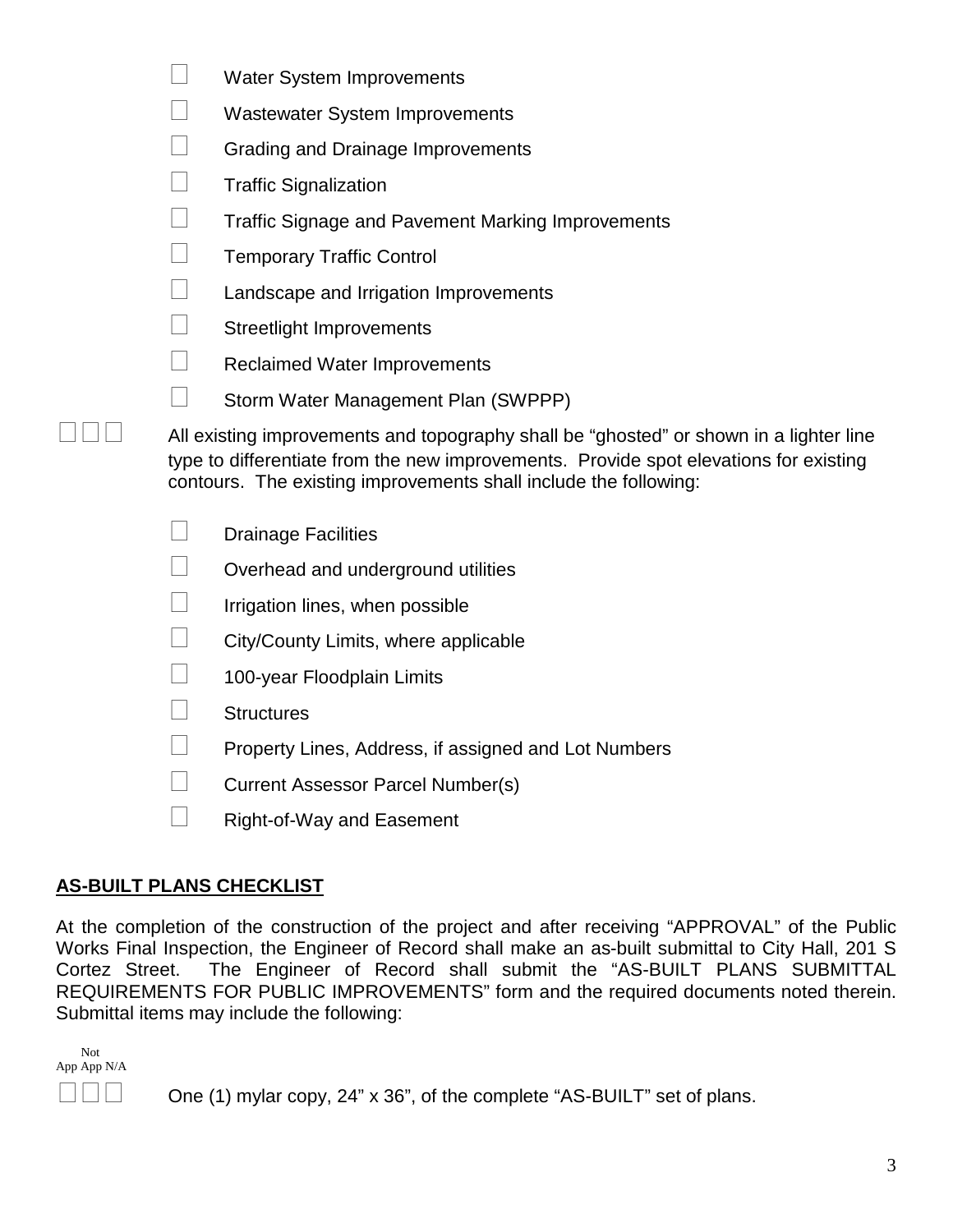|           | Mylar shall have an original engineers seal and signature and each page shall be<br>noted as "AS-BUILT". (Partial set of plans shall not be accepted)                                                         |  |  |  |  |  |
|-----------|---------------------------------------------------------------------------------------------------------------------------------------------------------------------------------------------------------------|--|--|--|--|--|
|           | Three (3) bond copies (24" x 36") of complete "AS-BUILT" set(s) of the plan                                                                                                                                   |  |  |  |  |  |
|           | Each copy shall have an original engineers seal and signature and each page<br>shall be noted as "AS-BUILT". Partial sets of plans shall not be accepted.                                                     |  |  |  |  |  |
|           | <b>APPROVAL</b><br><b>OF</b><br>Environmental<br>Quality<br>(ADEQ)<br>Department<br>of<br>Arizona<br>CONSTRUCTION (AOC), for both sewer and water, if applicable                                              |  |  |  |  |  |
|           | Digital File on City Coordinates                                                                                                                                                                              |  |  |  |  |  |
|           | Test Data in pdf and hardcopy format (Eg. Chlorination, Pressure and bacteria test<br>results, Low pressure air mandrel and vacuum manhole testing results)                                                   |  |  |  |  |  |
| Director. | Failure to submit the items listed above may result in the delay of the setting of a water meter on the<br>site as well as delay of an Approval to Operate and Release from the City of Prescott Public Works |  |  |  |  |  |
|           | The AS-BUILT PLAN submittal shall have a company transmittal sheet listing the name<br>and number of items submitted                                                                                          |  |  |  |  |  |
|           | Transmittal sheet shall also contain the company name, contact name and phone<br>number                                                                                                                       |  |  |  |  |  |
|           | As-Built plans shall include the following information, if applicable to the project:                                                                                                                         |  |  |  |  |  |
|           | <b>Grading and Drainage Plans</b>                                                                                                                                                                             |  |  |  |  |  |
|           | Finished pad grades. An average pad grade may be used if the pad<br>is not flat                                                                                                                               |  |  |  |  |  |
|           | Flow line elevations of channels                                                                                                                                                                              |  |  |  |  |  |
|           | Detention basins, including certification that basins were built per<br>plan                                                                                                                                  |  |  |  |  |  |
|           | Hinge point elevations on all slopes and grade breaks                                                                                                                                                         |  |  |  |  |  |
|           | Percentage of all slopes, flow lines and channels                                                                                                                                                             |  |  |  |  |  |
|           | Catch basin grates invert elevation and rim elevation of grate                                                                                                                                                |  |  |  |  |  |
|           | Inverts of storm drain lines and headwalls                                                                                                                                                                    |  |  |  |  |  |
|           | <b>Water Plans</b>                                                                                                                                                                                            |  |  |  |  |  |
|           |                                                                                                                                                                                                               |  |  |  |  |  |

- $\Box$  Location of all valves
- $\Box$  Main line angle points
- $\Box$  Pipe sizes, lengths, slopes, and type
- **Blow-offs and meter boxes**